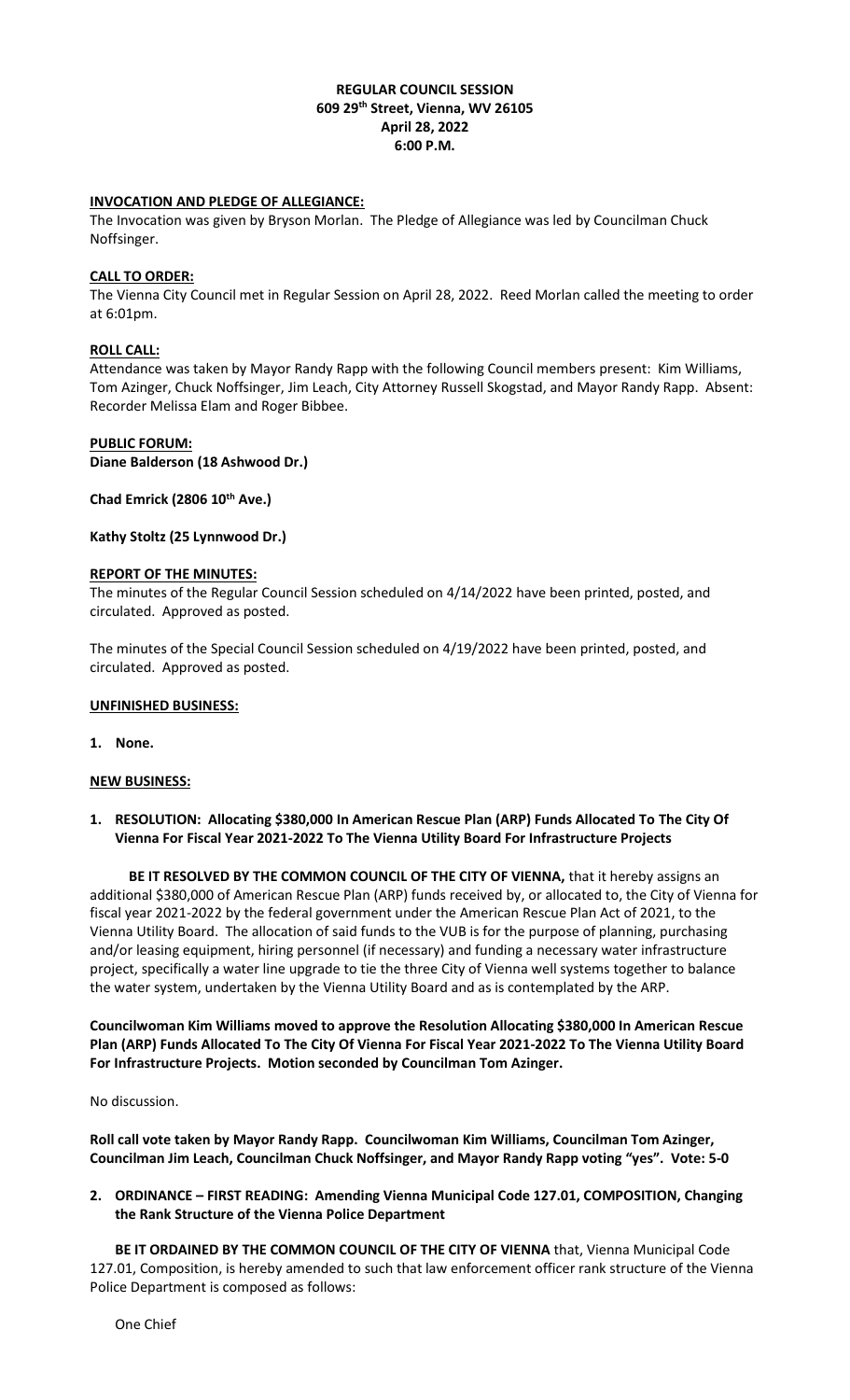One Captain One Lieutenant Five Sergeants Thirteen Patrolmen.

The Number of Patrolmen may be increased or decreased hereinafter by Council by ordinance or resolution. The Chief of Police may hold the rank of Captain, Lieutenant, Sergeant, or Patrolman concurrently.

# **Councilman Tom Azinger moved to approve the Ordinance on First Reading Amending Vienna Municipal Code 127.01, COMPOSITION, Changing the Rank Structure of the Vienna Police Department. Motion seconded by Councilman Chuck Noffsinger.**

Chief Pifer said the rank of Lieutenant has a lot of different duties and he has created a job description. This was a budget requested item. The Lieutenant will have patrol duties. He asked that this be put on the Agenda in May to be effective July 1, 2022.

**Roll call vote taken by Mayor Randy Rapp. Councilwoman Kim Williams, Councilman Tom Azinger, Councilman Jim Leach, Councilman Chuck Noffsinger, and Mayor Randy Rapp voting "yes". Vote: 5-0**

#### **3. RESOLUTION: Approving Bid For A Custom 1500 GPM Fire Department Pumper Truck**

**BE IT RESOLVED BY THE COMMON COUNCIL OF THE CITY OF VIENNA THAT:** it hereby approves a bid for a **Custom 1500 GPM Fire Department Pumper Truck** from **Atlantic Emergency Solutions, Inc**. in the amount of \$781,719.00.

**Councilman Tom Azinger moved to approve the Resolution Approving Bid For A Custom 1500 GPM Fire Department Pumper Truck. Motion seconded by Councilman Jim Leach.** 

Chief Scholl said this truck will replace the 2002 model. The two aerial trucks will be paid off by then and this payment will take its place. The Fire Department is making a \$100,000.00 contribution. They will sell the truck it is replacing.

**Roll call vote taken by Mayor Randy Rapp. Councilwoman Kim Williams, Councilman Tom Azinger, Councilman Jim Leach, Councilman Chuck Noffsinger, and Mayor Randy Rapp voting "yes". Vote: 5-0.**

**4. RESOLUTION: Establishing Salary Increases For Full-Time, Permanent Employees; Salary Increases For Non-Seasonal Part Time Employees; And To Increase The Starting Wages For All New, Full-Time Employees**

# **BE IT RESOLVED BY THE COMMON COUNCIL OF THE CITY OF VIENNA THAT:**

All full-time permanent employees and all non-seasonal part time employees, as well as the starting rate for permanent full-time employees, shall receive a wage increase for the fiscal year ending June 30, 2023, as follows:

All current, full-time, permanent employees shall receive an hourly wage increase of one dollar and sixty-five cents, in addition to the annual hourly longevity pay increase of thirty-five (0.35) cents per hour, for a total of two dollars (\$2.00) per hour.

All current, non-seasonal, part time employees shall receive an hourly wage increase of two dollars (\$2.00) per hour.

All new hire full-time employee positions shall receive a starting pay increase of two dollars (\$2.00) per hour.

**Councilwoman Kim Williams moved to approve the Resolution Establishing Salary Increases For Full-Time, Permanent Employees; Salary Increases For Non-Seasonal Part Time Employees; And To Increase The Starting Wages For All New, Full-Time Employees. Motion seconded by Councilman Chuck Noffsinger.** 

No discussion.

**Roll call vote taken by Mayor Randy Rapp. Councilwoman Kim Williams, Councilman Tom Azinger, Councilman Jim Leach, Councilman Chuck Noffsinger, and Mayor Randy Rapp voting "yes". Vote: 5-0.**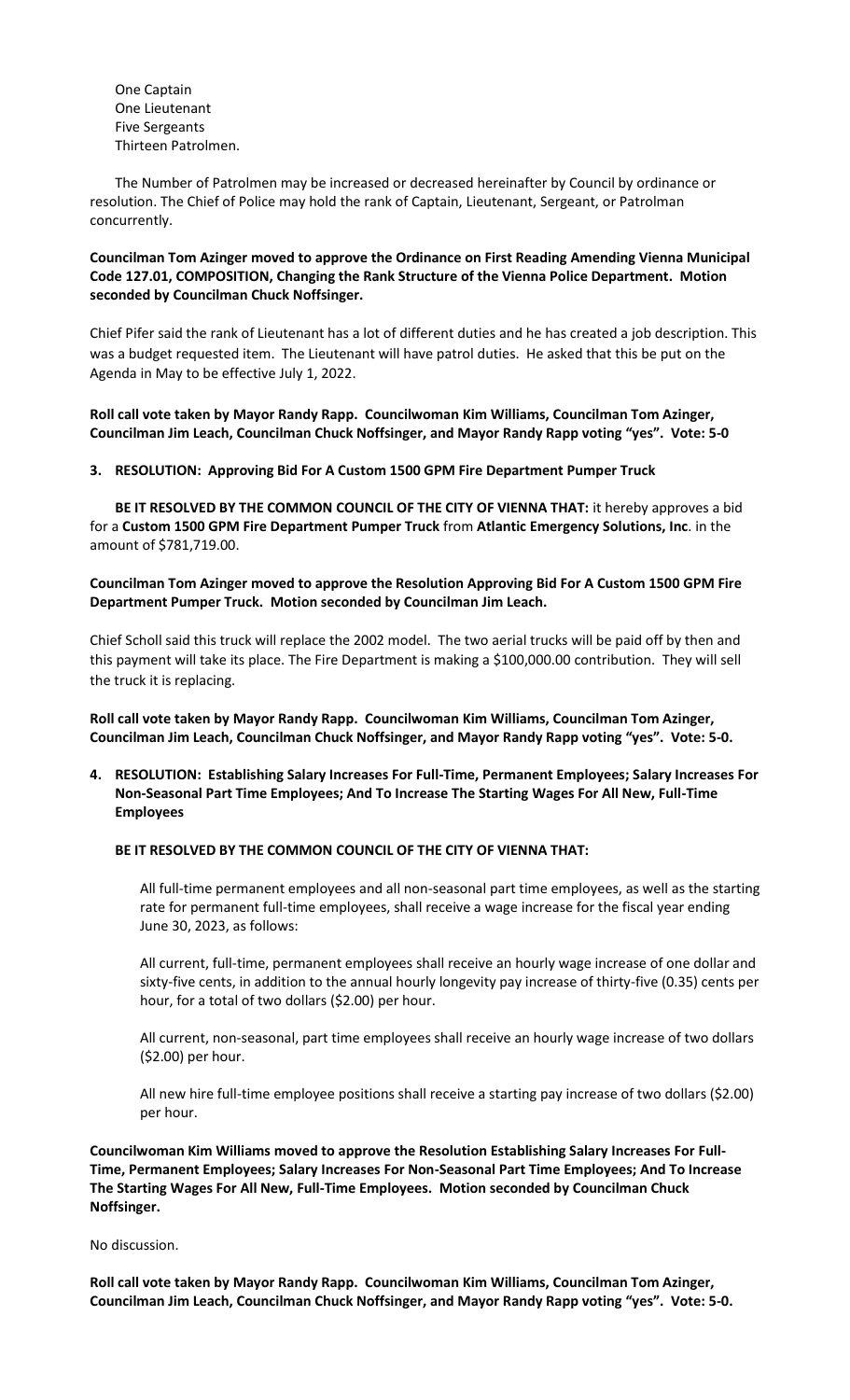## **5. RESOLUTION: Approving The Participation In And Joint Funding Of A Magistrate Court Law Enforcement Liaison**

**BE IT RESOLVED BY THE COMMON COUNCIL OF THE CITY OF VIENNA,** that it hereby authorizes the Vienna Police Department, through its Chief, and with the authorization of the mayor, to participate in and share costs for a Magistrate Court Law Enforcement Liaison.

The Mayor and/or his designee is authorized to execute any and all documents necessary to utilize said position including a Memorandum of Understanding attached hereto setting forth the terms and conditions of the position.

Further, Council authorizes the expenditure of \$11,195.00 as its share of the cost of the position for the 2022-2023 fiscal year.

# **Councilman Chuck Noffsinger moved to approve the Resolution Approving The Participation In And Joint Funding Of A Magistrate Court Law Enforcement Liaison. Motion seconded by Councilwoman Kim Williams.**

Chief Pifer stated this was not in his budget presentation because it is a new position. This is aimed at repeat offenders and is to be called Court Liaison. The Parkersburg Police Department has used this position before. Current officers can have to appear in court eight to twenty times per week, at overtime pay. If Magistrates agree to a pre-trial, the liaison will provide the needed information for the case. This position will help our communities become safer and will save money. Parkersburg Police Department will do the paperwork. This position was implemented April 24<sup>th</sup> as a trial run position with Todd Davis, retired PPD, and he has an office at Magistrate Court. Todd has already processed 30 outstanding cases and is up for re-evaluation after one year.

**Roll call vote taken by Mayor Randy Rapp. Councilwoman Kim Williams, Councilman Tom Azinger, Councilman Jim Leach, Councilman Chuck Noffsinger, and Mayor Randy Rapp voting "yes". Vote: 5-0.**

# **6. RESOLUTION: Authorizing The Sale Of An 80' X 40' Metal Building With A 12' X 12' Metal Garage Door Commonly Referred To As The 12th St. Garage On GOVDEALS.COM**

**BE IT RESOLVED BY THE COMMON COUNCIL OF THE CITY OF VIENNA**, that it hereby authorizes the mayor, or his designee, to post for sale by auction on govedeals.com the old garage/metal structure commonly referred to as the 12<sup>th</sup> St. garage 80' x 40' in size with a 12' x 12' metal garage door, to be sold whole or by piece as a structure or as salvaged material.

**Councilwoman Kim Williams moved to approve the Resolution Authorizing The Sale Of An 80' X 40' Metal Building With A 12' X 12' Metal Garage Door Commonly Referred To As The 12th St. Garage On GOVDEALS.COM. Motion seconded by Councilman Tom Azinger.** 

Craig Metz explained this building needs to come down. Councilman Jim Leach said a COI is needed and we need to give a specific timeframe for removal.

**Roll call vote taken by Mayor Randy Rapp. Councilwoman Kim Williams, Councilman Tom Azinger, Councilman Jim Leach, Councilman Chuck Noffsinger, and Mayor Randy Rapp voting "yes". Vote: 5-0.**

# **7. RESOLUTION: Allocating Up To \$20,000.00 In Funds For Donation To The YMCA For Its Summer "Hang Out Program"**

**BE IT RESOLVED BY THE COMMON COUNCIL OF THE CITY OF VIENNA,** that it hereby allocates up to \$20,000.00 to the Parkersburg YMCA to assist in funding the YMCA'S summer youth oriented "Hang out" program, if funding for said program is available, and contingent upon Council approving, if necessary, a budget revision for the 2021-2022 budget year. Nothing in this resolution obligates the City to donating any part or all of said funds to the YMCA. Further, the allocation is additionally contingent upon the program actually being implemented by the YMCA.

**Councilman Chuck Noffsinger moved to approve the Resolution Allocating Up To \$20,000.00 In Funds For Donation To The YMCA For Its Summer "Hang Out Program". Motion seconded by Councilwoman Kim Williams.** 

Councilman Jim Leach asked if we pay based on our communities' participation. Yes, we do.

**Roll call vote taken by Mayor Randy Rapp. Councilwoman Kim Williams, Councilman Tom Azinger, Councilman Jim Leach, Councilman Chuck Noffsinger, and Mayor Randy Rapp voting "yes". Vote: 5-0.**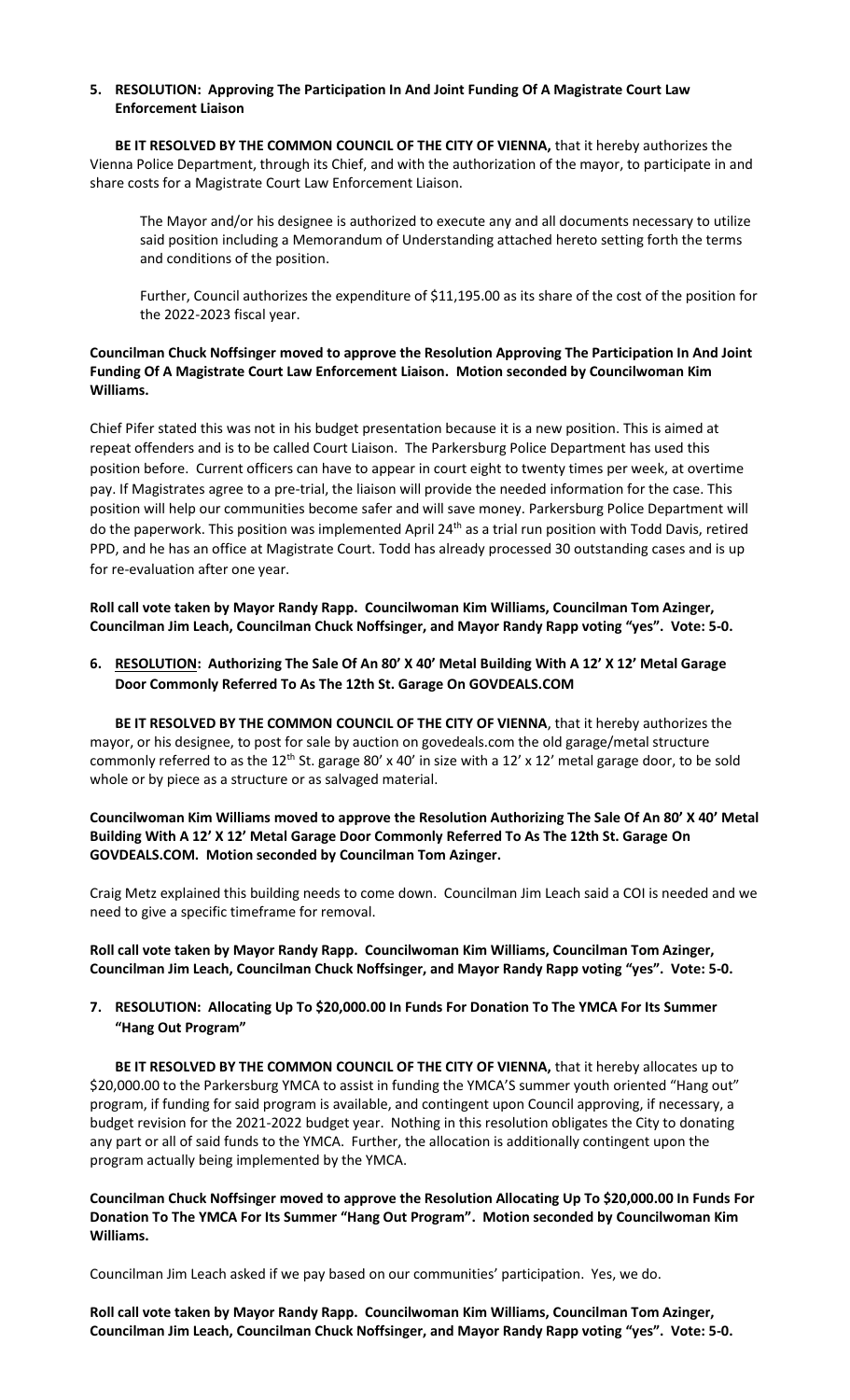#### **8. GENERAL FUND BUDGET REVISION #5**

|                                          |                                                      |                                       | <b>MEMORANDUM</b>                                     |                                 |                               |                                 |
|------------------------------------------|------------------------------------------------------|---------------------------------------|-------------------------------------------------------|---------------------------------|-------------------------------|---------------------------------|
| TO:<br>FROM:<br><b>SUBJECT:</b><br>DATE: | <b>JIM LEACH</b><br><b>Amy Roberts</b><br>04/25/2022 | 21-22 GENERAL FUND BUDGET REVISION #5 |                                                       |                                 |                               |                                 |
| <b>DEPT</b>                              | <b>ACCT</b><br>#                                     | <b>ACCT</b><br><b>DESCRIPTION</b>     | <b>EXPLANATION</b>                                    | <b>CURRENT</b><br><b>BUDGET</b> | <b>INCREASE</b><br>(DECREASE) | <b>REVISED</b><br><b>BUDGET</b> |
|                                          |                                                      |                                       | NET INCREASE / (DECREASE) TO REVENUE                  |                                 | 0                             |                                 |
| Park                                     | 540-68                                               | Contributions                         | Contibution to the YMCA for a<br>summer youth program | 5,000                           | 20,000                        | 25,000                          |
| Pool                                     | 542-03                                               | <b>Salaries</b>                       | Move money to appropriate to the above                | 53,150                          | $-20,000$                     | 33,150                          |
|                                          |                                                      |                                       | NET INCREASE / (DECREASE) TO EXPENDITURES             |                                 | $\overline{0}$                |                                 |

**Councilman Jim Leach moved to approve the General Fund Budget Revision #5. Motion seconded by Councilman Chuck Noffsinger.** 

No discussion.

**Roll call vote taken by Mayor Randy Rapp. Councilwoman Kim Williams, Councilman Tom Azinger, Councilman Jim Leach, Councilman Chuck Noffsinger, and Mayor Randy Rapp voting "yes". Vote: 5-0.**

#### **9. UPDATE: Budget Revisions Clarification**

Attorney Russ Skogstad stated that we can have budget revisions individually and independent of each other.

#### **10. UPDATE: Jackson Pool**

Mayor Rapp shared the following update from Recorder Elam:

- Records, blueprints, and other helpful resources are being gathered.
- State Code has requirements for procuring architect and engineering services for projects that will cost \$250,000 or more. To comply with code, we are currently writing a Request for Qualifications. It will be published in the newspaper upon completion. The firm I previously talked with will have the opportunity to make a submission through this process.

Although we do not know the cost of the project, we ask City Council to begin discussions on how to pay for it. Options include but are not limited to: a portion coming from capital reserves, securing a Lease Revenue Bond, and community investment from individuals, companies, and foundations. To be thorough, it may be helpful for Council members to volunteer to do research on certain payment options and bring their findings to the next meeting.